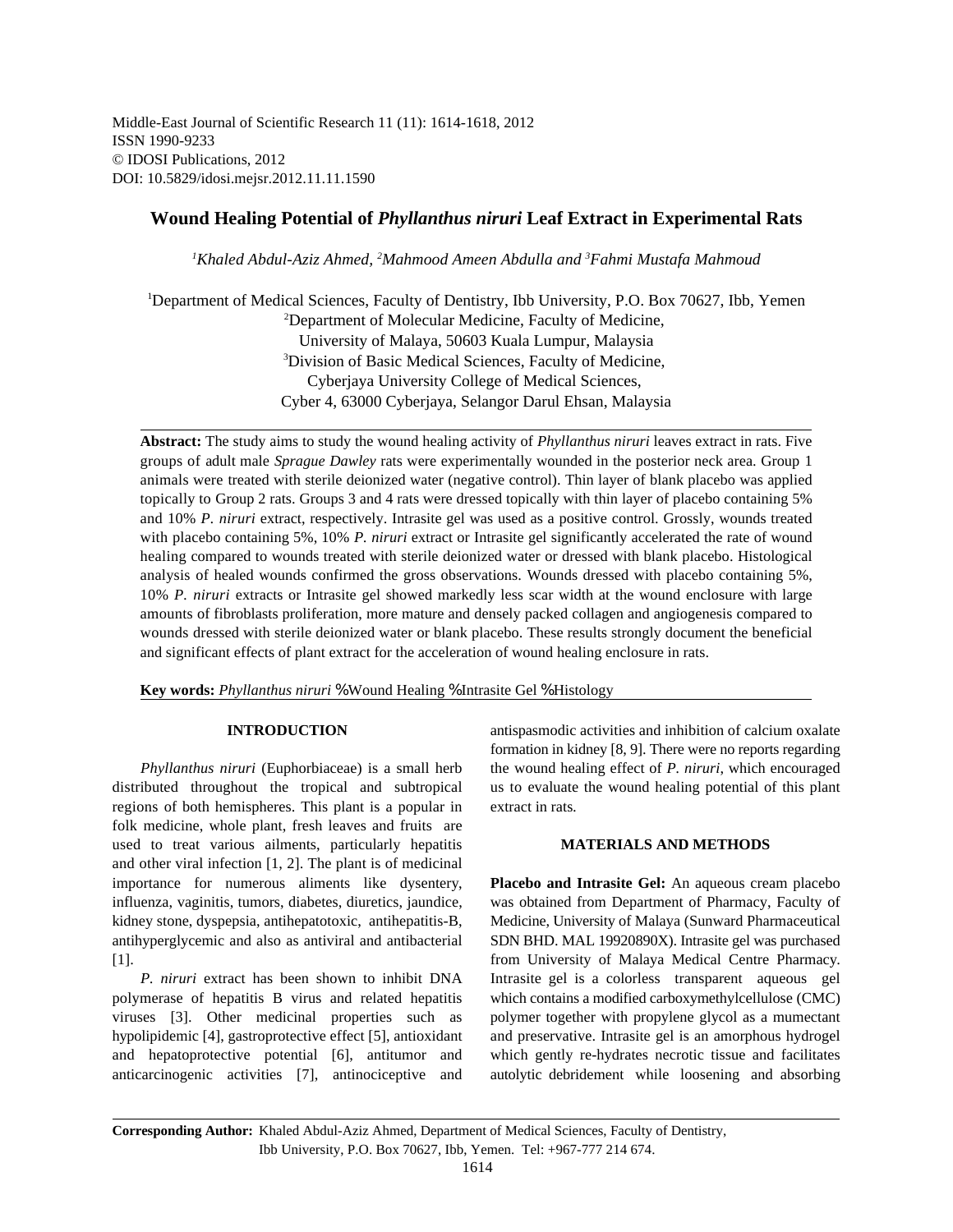wound healing. It is also designed for wounds that are (one rat per cage). The animals were maintained on granulating and epithelializing. It can also be used to standard pellet diet and tap water. The animals were firstly provide the optimum moist wound management anaesthetized with diethyl ether. The skin of the posterior environment during the later stages of wound closure. neck region was shaved with an electrical shaver, It is non-adherent and does not harm viable tissue or disinfected with 70% alcohol and injected with 1 ml of the skin surrounding the wound. This makes the use Lignocaine HCl (2%, 100 mg/5 ml). A uniform wound area of Intrasite gel ideal for every stage in the wound of 2.00 cm in diameter was excised from the nape of the management process. (Intrasite gel is a trademark for dorsal neck of all rats aseptically with the aid of round Smith and Nephew Ltd). Seal as previously described by Suguna *et al.* [10]

anesthesia and was purchased from the Experimental skin constant during the procedure. Animal House, Faculty of Medicine, University of Malaya (Delta Veterinary Laboratory PTY LTD, NSW 20011). 1 ml **Topical Application of Vehicles:** Wounds of Group 1 rats of Lignocaine was injected subcutaneously. were treated twice daily with sterile deionized water as

leaves were collected from different areas of Malaysia and were treated topically with a thin layer of placebo identified by comparison with specimens available at the containing 5% and 10% plant extract twice daily; Herbarium of the Forest Research Institute, Kepong, respectively. A thin layer of commercial Intrasite gel was Malaysia. Voucher specimens of the plant material are topically applied twice daily to wounds of Group 5 rats as deposited at Department of Pharmacy, University of reference. The wounds were observed daily until complete Malaya, Malaysia. wound healing occurs.

plant were cut, labeled, wash with distilled water and skin from healed wounds from each rat were fixed in 10% dried in oven at 50°C for 5-7 days until fully dried. The buffered formalin solution for histopathological studies. Leaves were ground to a fine texture form using a grinder Sections of the healed skin were made at a thickness of and then 50 g of blended plant were weighted and placed  $5\mu$ m, stained with hematoxylin and eosin (H & E) and into 1000 ml flask. The distilled water was added in ratio assessed for histopathological changes. 1:20. After that, it was heated, stirred on hotplate for 3 hours and filtered using filter paper and filter funnel. **Statistical Analysis:** All results were expressed as These steps were followed by rotator evaporation to mean  $\pm$  SEM. The statistical significance of differences remove the water. Aqueous extract was then submitted among groups in term of rate of wound healing were to lyophilization by a freeze-dryer, to produce powdered evaluated using one-way analysis of variance (ANOVA). forms of the extract. The freeze-dried products were mixed A value of *p*<0.05 was considered significant. Statistical homogeneously with blank placebo in concentrations of computations were calculated using SPSS 16 for Windows 5% and 10% (w/w). software (SPSS Inc, Chicago, IL).

**Experimentally-induced Wounds:** *Sprague Dawley* adult **RESULTS** male rats were obtained from the experimental animal house, Faculty of Medicine, University of Malaya. The **Wound Healing Activity:** Wounds dressed with either

slough and exudates, clearing the way for effective that weighed between 200 - 230 g was housed separately Lignocaine HCl (2%, 100 mg/5 ml): Lignocaine is a local of the muscle layer was avoided by keeping the tension of with slight modifications as shown in Figure 1A. Incision

**Collection and Preparation of Plant Extract:** The fresh layer of blank placebo twice daily. Groups 3 and 4 animals negative control. Group 2 rats were dressed with a thin

**Preparation of Plant Extracts:** Fresh leaves of this **HistologicalEvaluation of Healed Wounds:** Specimens of

procedures involving animals and their care conformed to aqueous extracts of *P. niruri* leaves or with Intrasite gel the international guideline, Principles of Laboratory showed considerable signs of dermal healing and Animals Care. The experimental protocol for animal work significantly ( $p < 0.05$ ) healed earlier than wounds dressed was approved by the local ethics committee for animal with sterile deionized water or blank placebo (Table 1; experimentation in the Faculty of Medicine, University of Figures 1B and C). There were no significant differences Malaya, Ethic No. PM 28/-9/2007 MAA (R). The rats were between wounds dressed with 5%, 10% *P. niruri* extract divided randomly into 5 groups of 6 rats each. Each rat or Intrasite gel in terms of rate of wound healing enclosure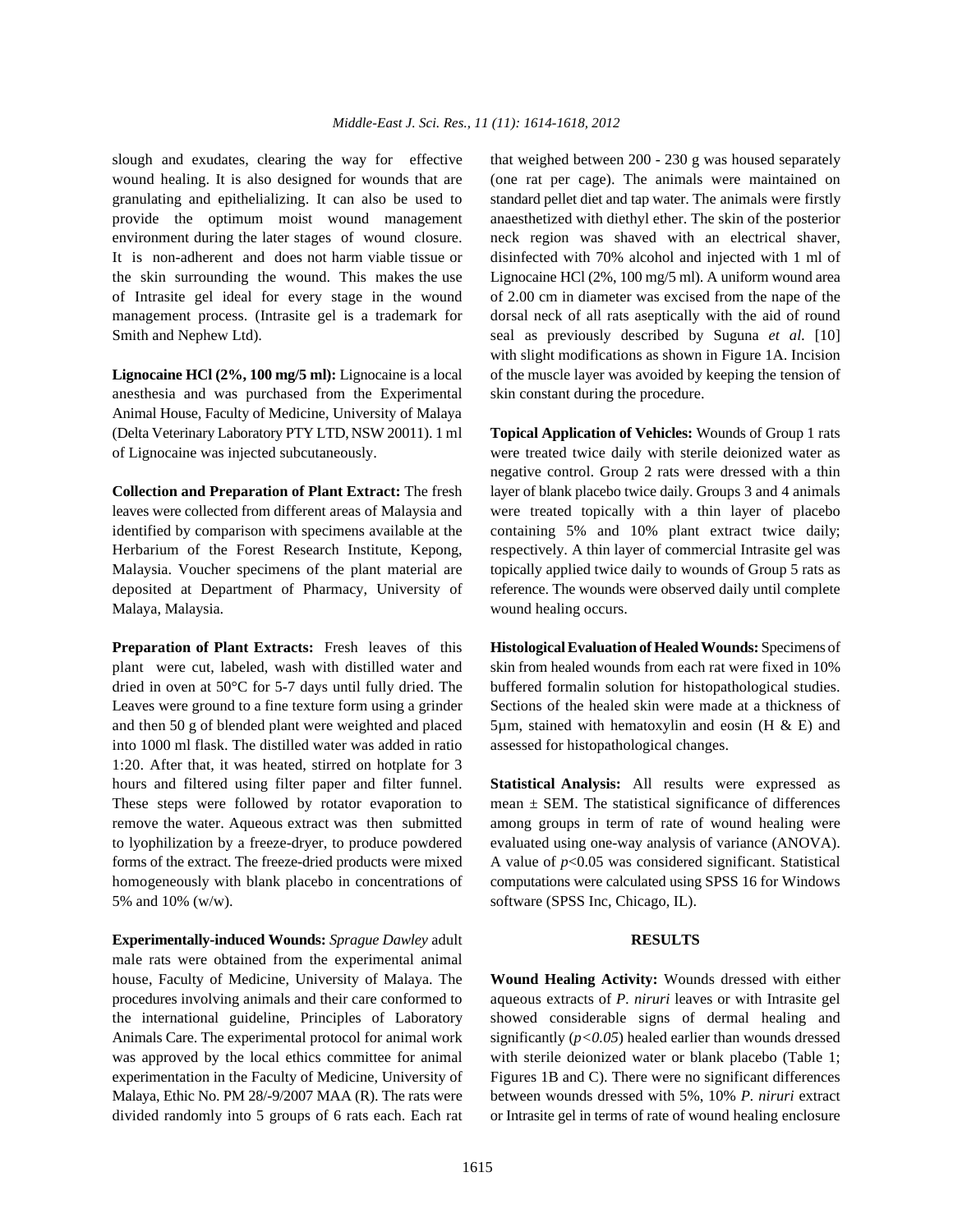| Animal groups | No of animals | Type of dressings                          | Healing time (days) (Mean $\pm$ S.EM) |
|---------------|---------------|--------------------------------------------|---------------------------------------|
| Group 1       |               | Sterile deionized water (negative control) | $20.33 \pm 0.33^{\circ}$              |
| Group 2       | 6             | Blank placebo                              | $19.17 \pm 0.31^{\circ}$              |
| Group 3       |               | Placebo containing 5% P. niruri            | $13.00 \pm 0.37^{\circ}$              |
| Group 4       | 6             | Placebo containing 10% P. niruri           | $12.67 \pm 0.33^b$                    |
| Group 5       | 6             | Intrasite gel (positive control)           | $12.33 \pm 0.21^{\rm b}$              |

*Middle-East J. Sci. Res., 11 (11): 1614-1618, 2012*

Table 1: Time required for wound healing by *P. niruri* in experimental animals

All values were expressed as mean ± SEM. Mean values with different superscripts were significantly different (*p<0.05*)



Fig. 1: Macroscopically appearance of wounds in different treatments and time intervals. (A) 2.0 cm diameter excision skin wound on day 0 before application of vehicle. (B) Wound healing dressed with placebo containing 10% *P. niruri* extract on day 12. (C) Wound healing dressed with blank placebo on day 19.



Fig. 2: Histological sections of healed wounds. (A) Wound dressed with placebo containing 10% *P. niruri* showing narrow scar at the wound closure. (B) Wound healing dressed with blank placebo showing wide scar at the wound closure (H & E stain, 20x magnification).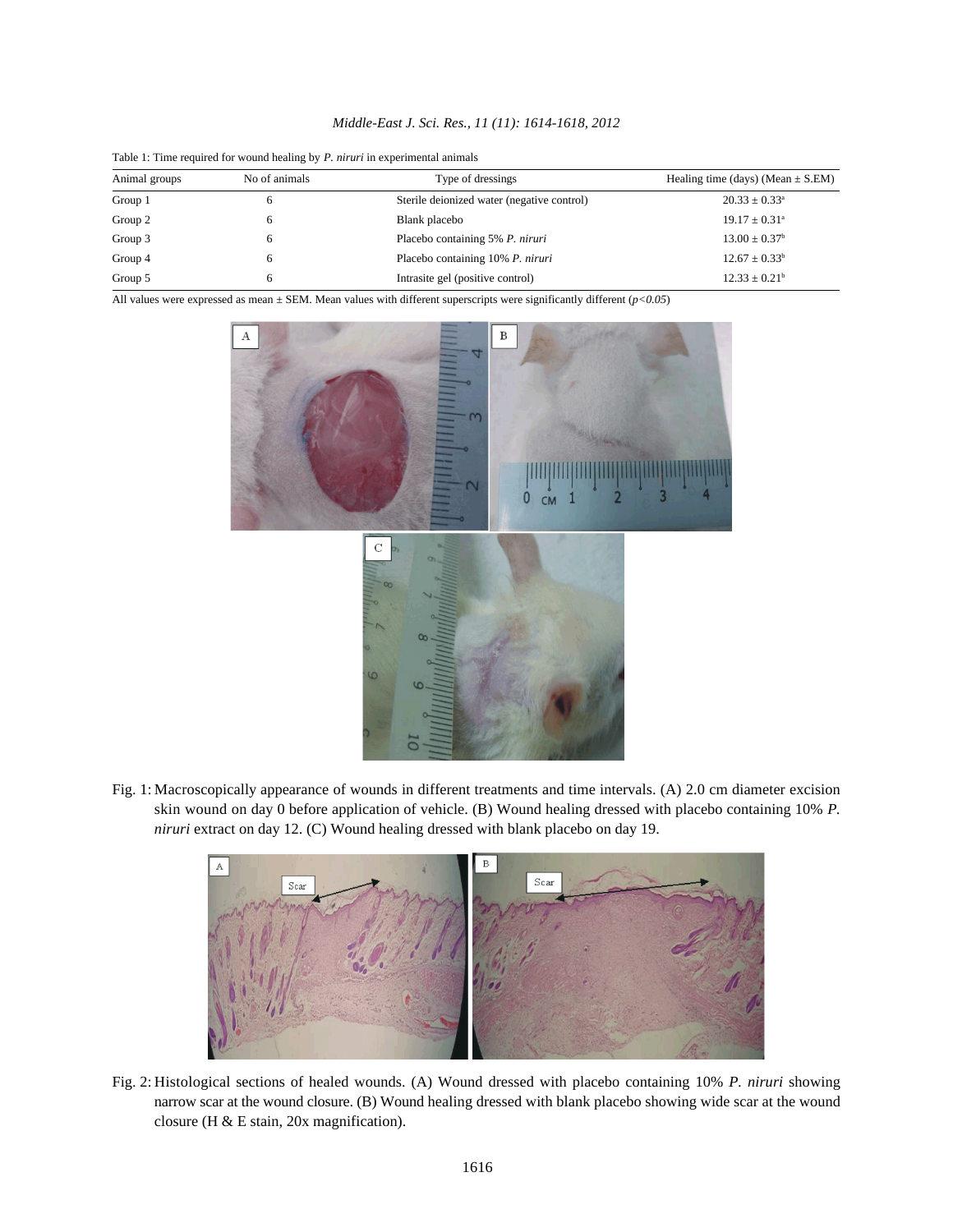

Fig. 3: Histological sections of healed wounds. (A) Wound dressed with placebo containing 10% *P. niruri* extract showing granulation tissue with more collagen, fibroblasts and blood capillaries and absence of inflammatory cells. (B) Section of healed wound dressed with blank placebo. Granulation tissue contains less collagen, fibroblasts and blood capillaries and more inflammatory cells as indicated by an arrow (H & E stain, 80x magnification).

extracts of *P. niruri* leaves or Intrasite gel contained and provides a favorable environment for tissue healing markedly fewer inflammatory cells, less scarring at the [12] and wound healing effects may be due to upwound enclosure, more proliferating blood capillaries regulation of human collagen I expression [13] and an (angiogenesis) and more collagen fibres compared to increase in tensile strength of the wounds [14]. Enhanced wounds dressed with sterile deionized water or blank healing activity was attributed to increased collagen placebo (Figures 2 and 3). formation and angiogenesis [12,15]. Angiogenesis in

restoring cellular structures and tissue layers in damaged lipid peroxidation, potent free radical scavenging and tissue as closely as possible to its normal state. Wound inhibition of reactive oxygen species and this could contracture is a process that occurs throughout the associate with its high medicinal value [6]. healing process, commencing in the fibroblastic stage Phytochemical analysis of the *P. niruri* extract whereby the area of the wound undergoes shrinkage. showed the presence of several bioactive molecules such It has 3 phases, inflammatory, proliferative and as lignans, phyllanthin, hypophyllanthin, flavonoids, maturational and is dependent upon the type and extent glycosides and tannins [7]. Any one of the observed of damage, the general state of the host's health and phytochemical constituents present in *P. niruri* extract the ability of the tissue to repair. The inflammatory phase may be responsible for the wound healing activity. is characterized by hemostasis and inflammation, followed Phytochemical constituents like flavonoids [17] and by epithelialization, angiogenesis and collagen deposition triterpenoids [18] are known to promote the woundin the proliferative phase. In the maturational phase, healing process due to the astringent and antimicrobial the wound undergoes contracture resulting in a smaller properties, which appear to be responsible for wound

*P. niruri* extracts could significantly enhanced the rate of our study may be attributed to the phytoconstituents wound healing. *P. niruri* extract possess a broad present in the plant such as tannins [19]. Habibipour *et al.* spectrum of biological activities. It has been reported by showed that treated healed wound group contained a Martin [11] *P. niruri* plays a significant role in the wound large amount of fibroblasts proliferation, collagen healing process and protect tissues from oxidative synthesis and neovascularization, which resulted in an damage. Wound healing mechanisms may be contributed increased wound tensile strength and accelerated wound

(Table 1). Histologically, wounds dressed with aqueous to stimulate the production of antioxidants in wound site **DISCUSSION** thus providing oxygen and essential nutrients for the Wound healing is a complex and dynamic process of [16]. *P. niruri* extracts showed inhibition of membrane granulation tissues improves circulation to the wound site healing process with enhanced epithelial cell proliferation

amount of apparent scar tissue. contraction and increased rate of epithelialization. The The present study shows that topical application of wound healing property of *P. niruri* extracts observed in